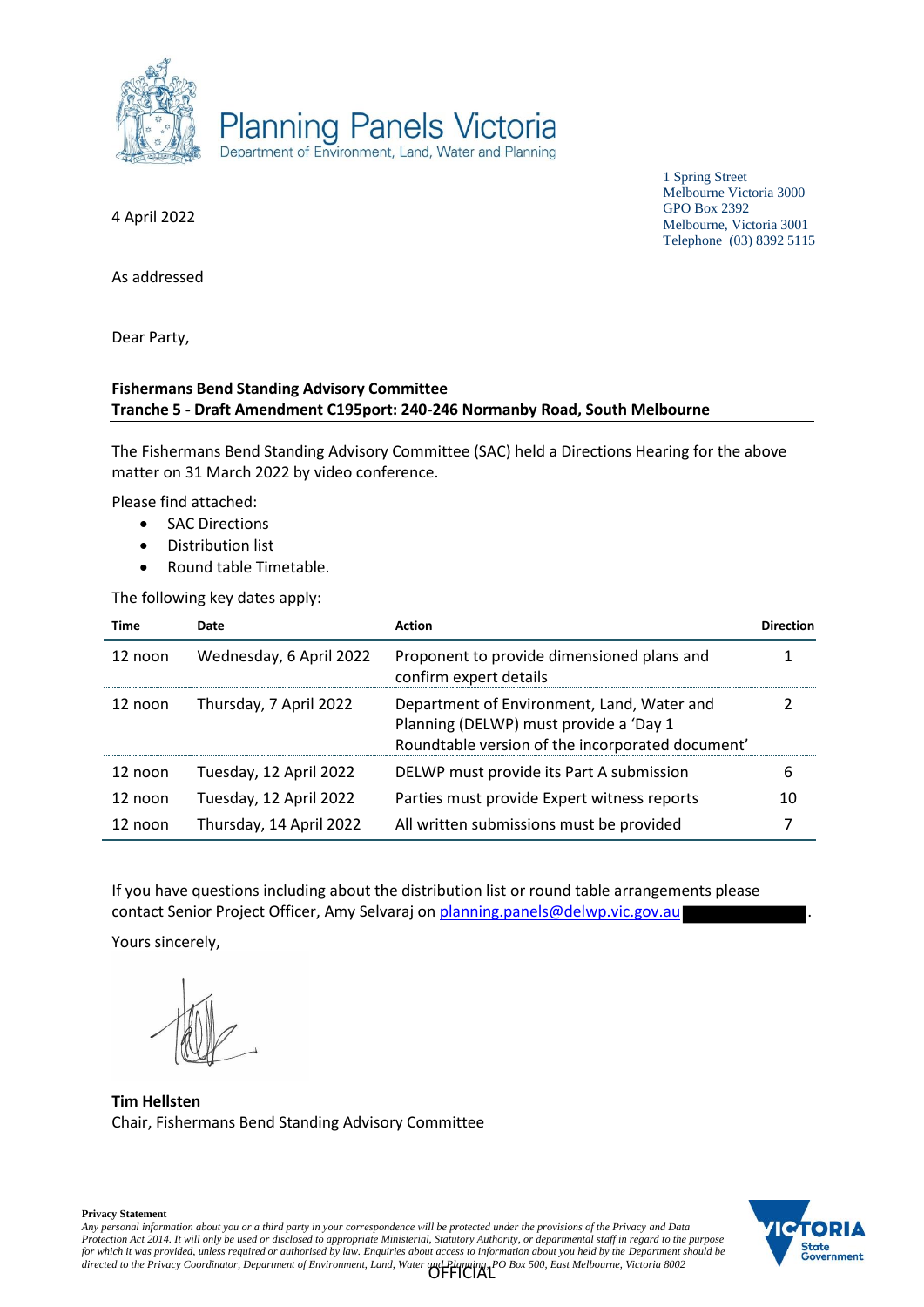## **Directions**

Tranche 5 - Draft Amendment C195port: 240-246 Normanby Road, South Melbourne

## **Before the Hearing**

## **Proponent**

- 1. By **12.00pm, Wednesday 6 April 2022** the Proponent is to:
	- a) provide a set of architectural plans with dimensions (as a minimum with dimensioned grid lines)
	- b) confirm details of its experts.

## **DELWP**

2. By **12.00pm, Thursday 7 April 2022** DELWP is to provide a 'Day 1 Round table version of the incorporated document' including its response to the proposed conditions of Melbourne Water and Department of Transport and any proposed conditions in response to the submissions of the Taskforce and City of Port Phillip. The version should also reconfirm the incorporated document purpose to ensure all necessary approvals under the Port Phillip Planning Scheme are included.

## **Arrangements for videoconference invitation links and document share platform**

- 3. By **12.00pm on Wednesday 6 April 2022** all parties are to provide Planning Panels Victoria (PPV) with an individual email address and telephone number for each participant (including legal representatives and experts) and where relevant, observer(s), for that party. This information is required so PPV can provide the email details to DELWP so they can circulate the Zoom video conference round table invitation links and advise of the shared OneDrive document share platform details. Parties should identify which of their participants require the ability to edit or upload party documents. Where expert details are not available by this time they should be provided to PPV as soon as possible. This information is also used by PPV to provide support during the round table if required.
- 4. By **12.00pm on Thursday 7 April 2022**, DELWP is to circulate to the SAC and all parties:
	- a) Individual calendar invitation link for the roundtable using Zoom and instructions for using the same. Calendar links should not be shared. Parties should contact PPV to advise of additional invitations required.
	- b) Instructions for using the OneDrive document share platform including folder arrangement and file naming conventions.
- 5. Any documents provided for the round table including evidence must be uploaded to the OneDrive document share platform and a courtesy email provided to parties on the distribtuion list to advise of document uploads. Copies must also be provided electronically to PPV.

## **DELWP Part A submission**

- 6. DELWP must circulate a Part A submission to all parties on the distribution list by **12 noon on Tuesday 12 April 2022** that includes:
	- a) the background chronology of the permit application and draft Amendment
	- b) include all draft Amendment documents (not provided with the referral including Map and schedule changes) as attachments
	- c) confirm its position on the key issues in dispute and summarise its proposed changes as identified in its 'Day 1 Roundtable version of the incorporated document'.
	- *Note: DELWP's Part A submission will be taken as read by the SAC at the round table. DELWP should allow time for questions about its Part A submission on Day 1 from the SAC.*

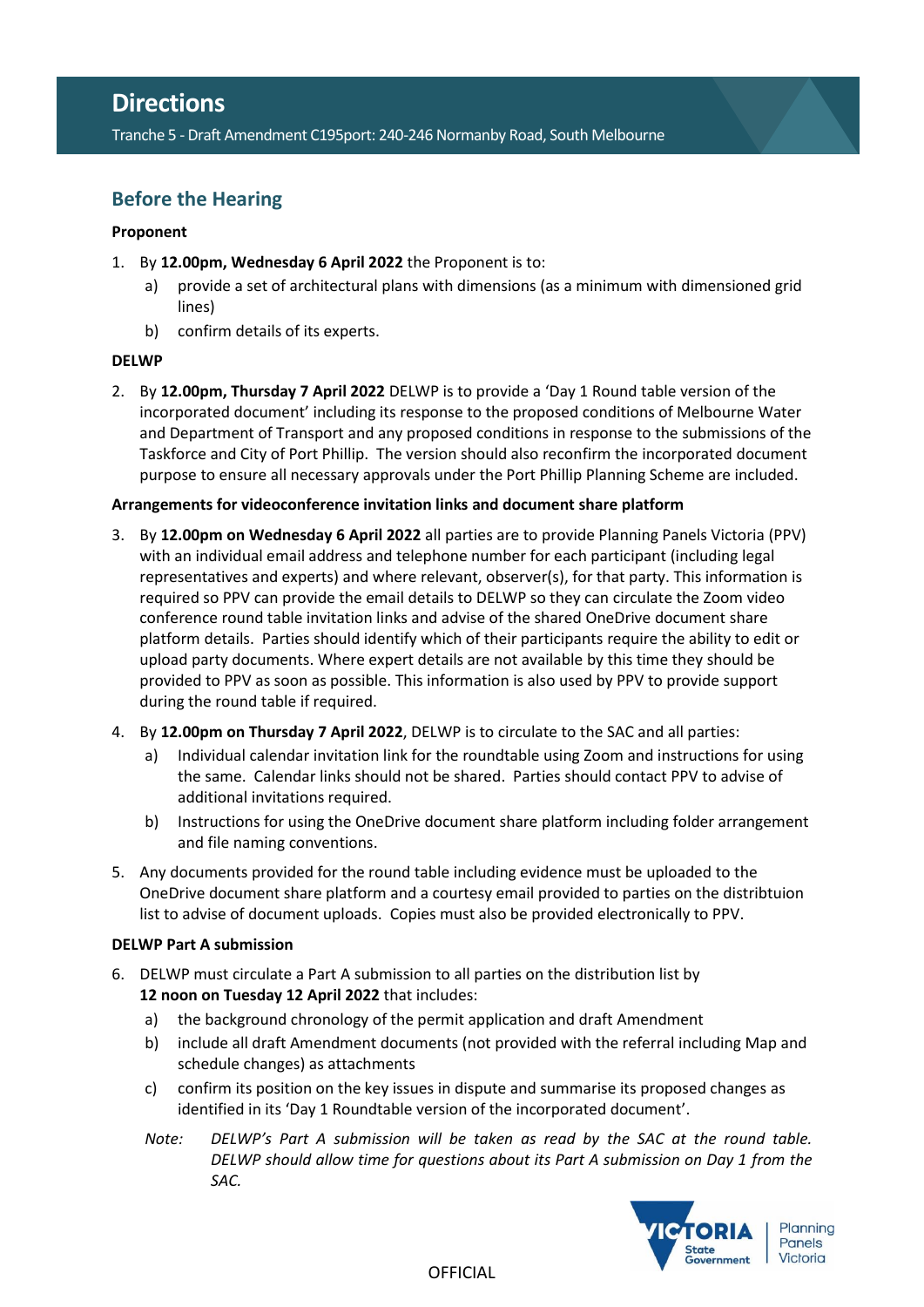## **Roundtable submissions**

- 7. Submissions to the round table from the proponent and other parties should be circulated by **12 noon Thursday 14 April 2022** and include:
	- a) positions on issues in dispute using the issue themes below as relevant:
		- Theme 1 Building height and tower setbacks
		- Theme 2 Building design:
			- (i) Podium and tower architectural treatments
			- (ii) Ground level floor area use, detail and activation
		- Theme 3 Design detail:
			- (i) communal amenities
			- (ii) floor levels (flooding)
			- (iii) Clause 58 compliance including storage, communal open space, access to natural light, solar access and energy efficiency (issue to be dealt with 'on the papers')
		- Theme 4 Car and bicycle parking:
			- (i) design detail of car stackers and bay widths and access ramp angle
			- (ii) EV charging point access
			- (iii) bicycle maintenance facilities
			- (iv) vehicle crossing location design details
			- (v) Green Travel Plan
		- Theme 5 role of serviced apartments in meeting non-residential (employment floor area) floorspace targets
		- Theme 6 Affordable Housing bedroom mix.
	- b) Identify any proposed additional conditions and include a table of requested changes to the Day 1 Round table version of the Incorporated document.
- 8. The Proponent's submission should also include a response to the OVGA Design Report and issues in contention and include details of:
	- a) Response to Clause 58 provisions regarding on site amenity and facilities
	- b) Detail of basement storage provision for residential apartments
	- c) Car parking space height clearances, any provisions for disabled bays, stacker details (on plan and written detail)
	- d) Impacts of any DDA requirements on floor templates or building detail
	- e) Drawing or illustrative responses to submissions that it accepts or is able to address
	- f) Loading bay turntable detail.

## **Witness reports**

- 9. A witness report must:
	- a) comply with the Guide to Expert Evidence [\(https://www.planning.vic.gov.au/panels-and](https://www.planning.vic.gov.au/panels-and-committees/planning-panel-guides)[committees/planning-panel-guides\)](https://www.planning.vic.gov.au/panels-and-committees/planning-panel-guides)
	- b) must respond to the issues in dispute by dispute issue theme (refer Direction 9).
- 10. Parties must circulate their witness reports to parties on the distribution list and upload the documents to the OneDrive document share platform by **12 noon on Tuesday 12 April 2022**.

## **At the round table**

## **Recording proceedings and use of personal information**

11. Parties must not record any part of the electronic round table by any means without permission from the SAC.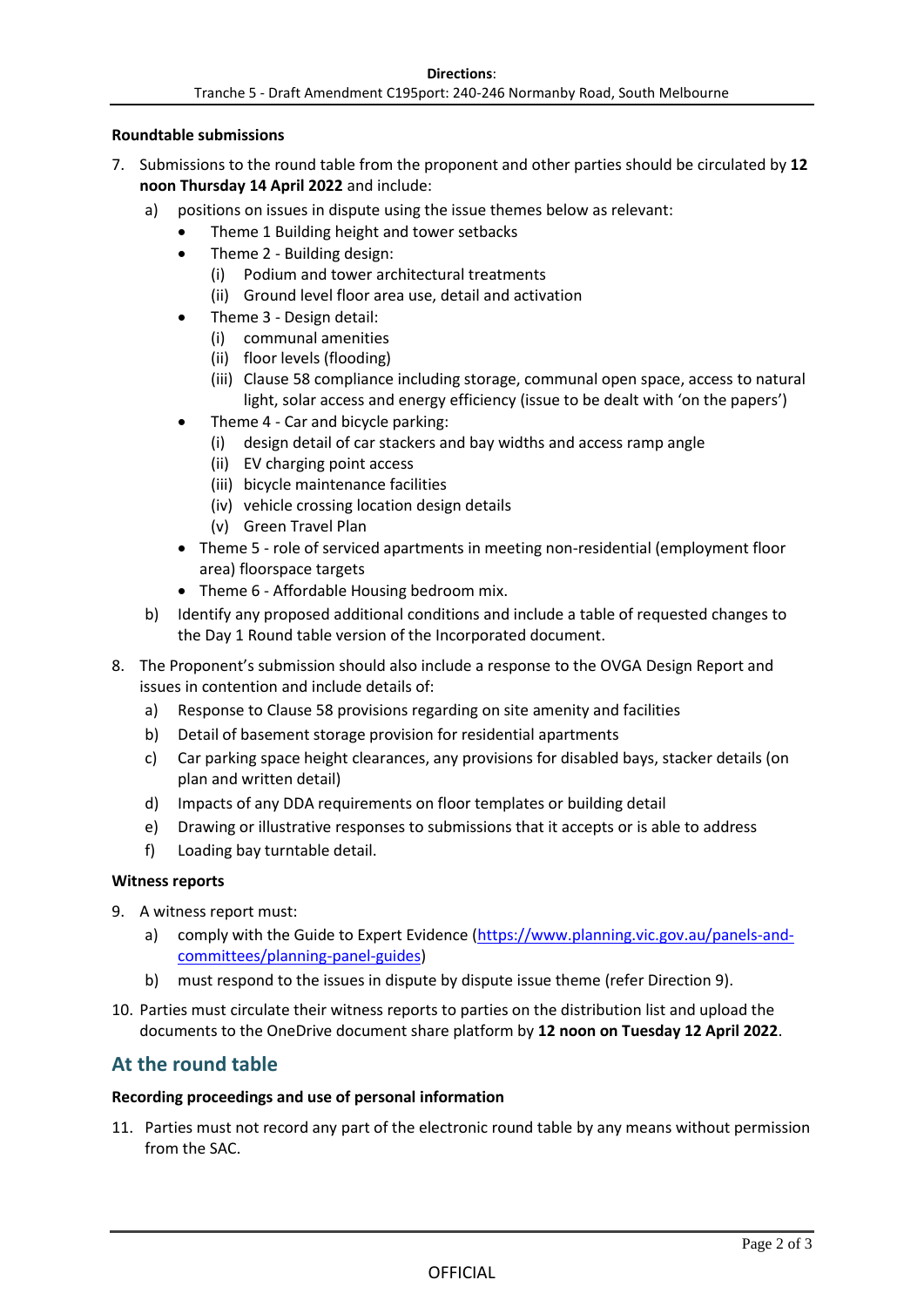12. Parties must not to record, keep, distribute or publish contact details of any other party obtained in the course of an electronic round table session, or to use those contact details for any purpose other than for the Hearing.

## **Evidence and cross examination**

- 13. Witness statements will be taken as read. Evidence in chief is to be limited to a 20 minute overview unless evidence (planning evidence) is presented in separate parts aligned to issue theme discussions, in which case the evidence in chief shall be limited to 5-10 minutes per theme issue as required.
- 14. Cross examination will be tightly regulated by the SAC. Cross examination should be limited to clarifying aspects of evidence, exploring alternative design responses or options, focused on the issues in dispute and be useful for the SAC.

## **Closing submissions**

15. There will be no closing submissions.

## **Without prejudice discussion on incorporated document**

16. DELWP is to provide a Final Hearing version of the Incorporated Document at the conclusion of the round table (date to be confirmed at the round table). Parties must respond to the Final version via tracked changes and summary comment by the date confirmed by the SAC at the conclusion of the round table.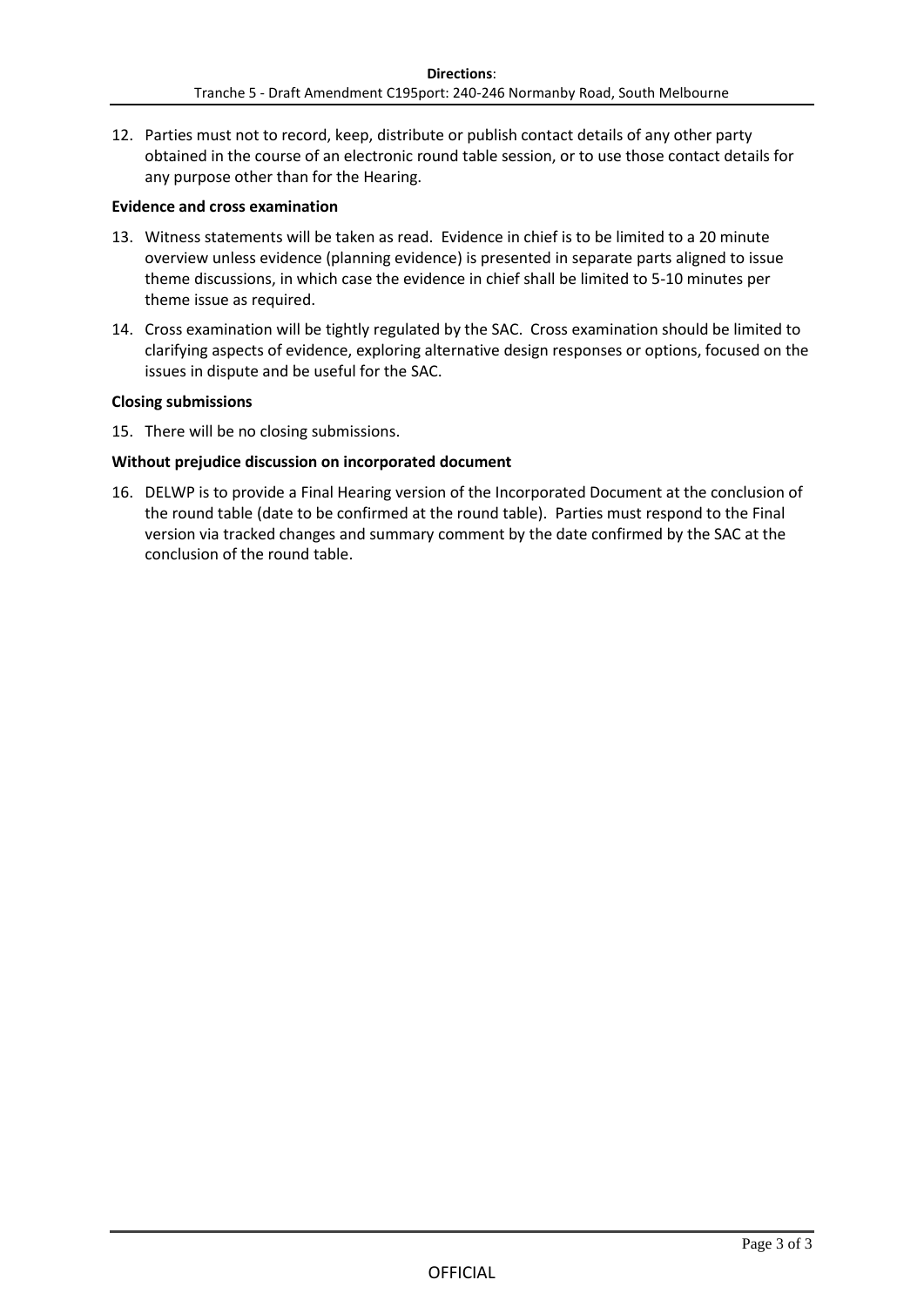# **Timetable**

Tranche 5 - Draft Amendment C195port: 240-246 Normanby Road, South Melbourne

## **Timetable Version 1 – 4 April 2022**

| Day 1:                   |                         | Tuesday 19 April 2022                                                                                                                                                                                                                                                            |                  |  |  |
|--------------------------|-------------------------|----------------------------------------------------------------------------------------------------------------------------------------------------------------------------------------------------------------------------------------------------------------------------------|------------------|--|--|
| Video conference session |                         |                                                                                                                                                                                                                                                                                  |                  |  |  |
| <b>Time</b>              |                         | Party                                                                                                                                                                                                                                                                            | <b>Allocated</b> |  |  |
| $10.00$ am $- 10.10$ am  |                         | Preliminary matters                                                                                                                                                                                                                                                              | 10 mins          |  |  |
| $10.10$ am $- 10.40$ am  |                         | Proposal overview - Proponent (Manors Gate Group Pty<br>Ltd) represented by Barnaby McIlrath of Align Law and<br>Johan Moylan of Planning and Property Partners, including<br>architect overview of building design (TBC).<br>Time allocated includes 10 minute of SAC questions | 30 mins          |  |  |
| $10.40$ am $- 11:00$ am  |                         | Amendment overview - Department of Environment, Land,<br>Water and Planning (DELWP) represented by Kate Morris of<br>Harwood Andrews and including 3D modelling presentation<br>(TBC)                                                                                            | 20 mins          |  |  |
| $11.00$ am - 11.30am     |                         | <b>Position summaries:</b>                                                                                                                                                                                                                                                       | 30 mins          |  |  |
|                          |                         | Port Phillip Council (represented by Simon Gutteridge)                                                                                                                                                                                                                           |                  |  |  |
|                          |                         | Fishermans Bend Taskforce (represented by Aiden<br>$\qquad \qquad \blacksquare$<br>O'Neill)                                                                                                                                                                                      |                  |  |  |
|                          |                         | Melbourne Water (represented by Andrew Grant)                                                                                                                                                                                                                                    |                  |  |  |
|                          | $11.30$ am – $11.45$ am | <b>Break</b>                                                                                                                                                                                                                                                                     | 15 mins          |  |  |
| $11.45$ am - 11:55am     |                         | Office of Victorian Government Architect - Design Report<br>overview represented by Jill Garner                                                                                                                                                                                  | 10 mins          |  |  |
| $11:55am - 1.00pm$       |                         | Issue theme 1 - Building height and tower setbacks round<br>table discussion                                                                                                                                                                                                     |                  |  |  |
|                          |                         | Includes the Proponent's urban design evidence of (TBC) and<br>planning evidence of TBC. Planning evidence to be limited<br>to the theme                                                                                                                                         |                  |  |  |
| $1.00pm - 2.00pm$        |                         | Lunch                                                                                                                                                                                                                                                                            | 1 hour           |  |  |
| $2.00$ pm $- 3.30$ pm    |                         | Issue theme 1 cont'd                                                                                                                                                                                                                                                             |                  |  |  |
|                          |                         | Issue theme 2 - Building detail                                                                                                                                                                                                                                                  |                  |  |  |
|                          |                         | Issue theme 3 - Design detail                                                                                                                                                                                                                                                    |                  |  |  |
|                          |                         | Issue theme 4 - Car and bicycle parking                                                                                                                                                                                                                                          |                  |  |  |
|                          |                         | Includes the Proponent's planning evidence of TBC to be<br>introduced with each issue theme (2-6) discussion<br>(depending on availability)                                                                                                                                      |                  |  |  |
| $3.30$ pm – $3.45$ pm    |                         | <b>Break</b>                                                                                                                                                                                                                                                                     | 15 mins          |  |  |
| $3.45$ pm $- 4.30$ pm    |                         | Issue theme round table discussions cont'd                                                                                                                                                                                                                                       |                  |  |  |
| 4.30pm                   |                         | Day close                                                                                                                                                                                                                                                                        |                  |  |  |